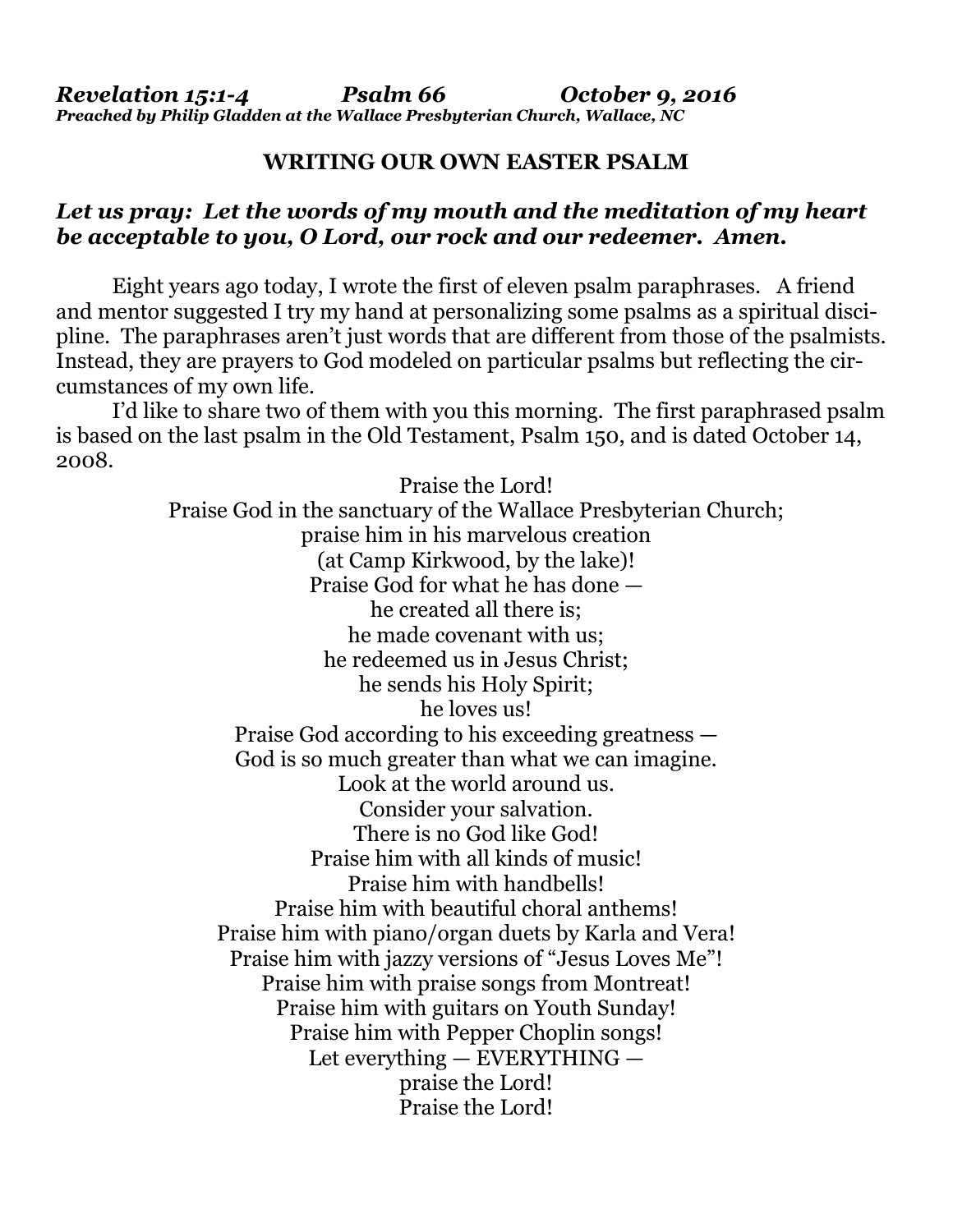I wrote the second paraphrase of Psalm 111 on October 16, 2008.

Praise the Lord! I love to worship the Lord with my whole heart with the congregation of the Wallace Presbyterian Church (but sometimes my heart is distracted, O Lord, and I am anxious and preoccupied). The Lord's works are amazing. Many take great pleasure in them, as they look at a newborn baby, the oceans and the mountains, a spider's web, and a honeycomb; when they consider what God has shown us in his Son. Your works, O Lord, are more marvelous than anything we can imagine. Yet, they only reflect and reveal what is even more marvelous your righteousness, grace, and mercy. I remember your wonderful works and am glad. You always remember your covenant with us, even though we break it again and again. The history of your people  $-$  and my own life  $$ is full of your works, faithful and just. I can trust in your Word and promises. Your Word never fails. You act with faithfulness and uprightness, and call me to do the same. Forgive me, Lord, when I do not act that way. You redeemed us in Jesus Christ! You established a new covenant in his blood. Thank you, Lord. Your name is great! I want to know you, Lord, even as you know me. I want to love you with my whole being. I pray for your wisdom, O Lord, and for an upright heart. Praise the Lord forever!

 The book of Psalms is a collection of prayers and songs that is sometimes called "Israel's hymnbook." The very name — Psalms — is taken from a Greek word that means "song." The Hebrew title of the book is *Tehillim*, which means "hymns" or "songs of praise."

 Presbyterians have been called "a singing people." For 200 years in Presbyterian churches, the psalms were sung by using the "lining out" method. Here is the explanation of that method from *The Directory for Public Worship*: "That the whole congrega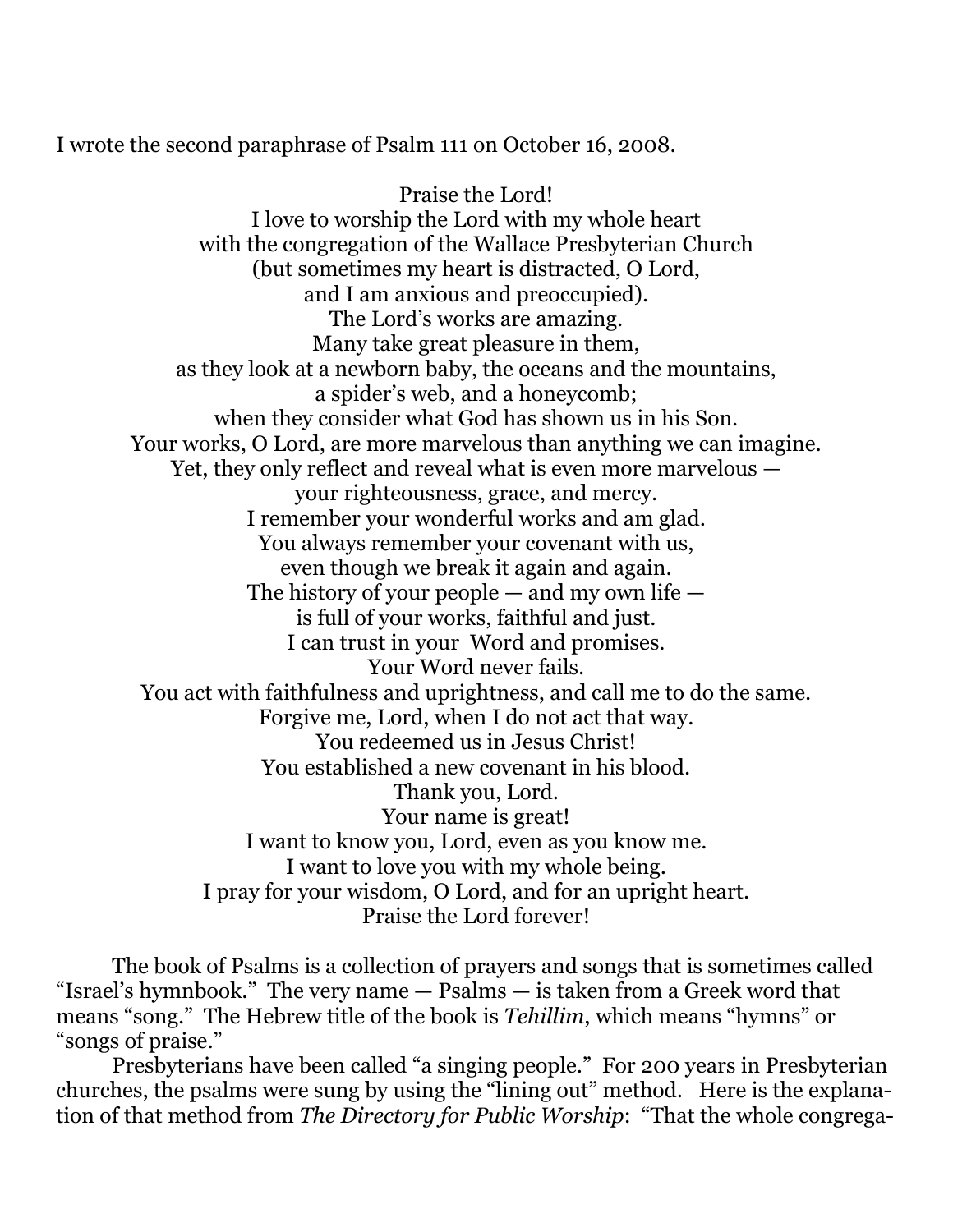tion may join herein, every one that can read is to have a psalm book; and all others, not disabled by age or otherwise, are to be exhorted to learn to read. But for the present, where many in the congregation cannot read, it is convenient that the minister, or some other fit person appointed by him and the other ruling officers, do read the psalm, line by line, before the singing thereof."

 For 200 years, the Church of Scotland sang only psalms from the Bible. In 1861, the church formally approved the singing of hymns; that is, songs based on scripture but not actually found *in* the Bible. Earlier in the 19th century, Rev. R. William Ritchie of St. Andrew's Church in Glasgow tried to introduce an organ in his church. The Presbytery of Glasgow took a dim view of Rev. Ritchie's musical efforts and proclaimed that "the use of organs in the public worship of God is contrary to the law of the land and constitution of our Established Church."

 Around the time when the Church of Scotland approved the singing of hymns, Rev. Robert Lee introduced a harmonium (a small keyboard with pipes that make sounds when air passes through them when the player presses keys) into worship at the Greyfriars Kirk in Edinburgh. He had to defend the use of instruments in worship before the General Assembly in 1864. That group declared that "such innovations should only be put down when they interfered with the peace of the Church and harmony of congregations." The next year the Greyfriars Kirk installed a pipe organ.1

 In the Introduction to our (relatively) new hymnbook, *Glory to God*, the members of the hymnal committee write, "We pray that as we sing together from this hymnal, we will come to have a deeper sense of our unity in the body of Christ. We pray that the Holy Spirit will bring surprises and breathe new life into our churches through this hymnal. We praise God for this resource of song and give God the glory!"

 Our current "Directory for Worship" affirms that "Song is a response which engages the whole self in prayer. The covenant people have always used the gift of song to offer prayer. Psalms were created to be sung by the faithful as their response to God. In addition to psalms the Church in the New Testament sang hymns and spiritual songs. The Word is also proclaimed through song in anthems and solos based on scriptural texts, in cantatas and oratorios which tell the biblical story, in psalms and canticles, and in hymns, spirituals, and spiritual songs which present the truth of the biblical faith. Song in worship may also express the response of the people to the Word . . . "2"

 You would hardly expect to find the name of Jesus in any of the Psalms. After all, some of them were written as much as 1,000 years before he was born in Bethlehem. A couple of centuries before Christ, the Hebrew Scriptures (what we call the Old Testament) were translated into the common and widely used Greek language. This translation is called the Septuagint, and is probably the version of the Old Testament that many of the New Testament writers quoted from.

 In my study Bible, the notes above Psalm 66 say, "To the leader. A Song. A Psalm." Some folks in the early church added another heading to Psalm 66: "For the end, a Song of a Psalm of resurrection." You can read Psalm 66 over and over again, and you will never find the first mention of Jesus and his resurrection from the dead.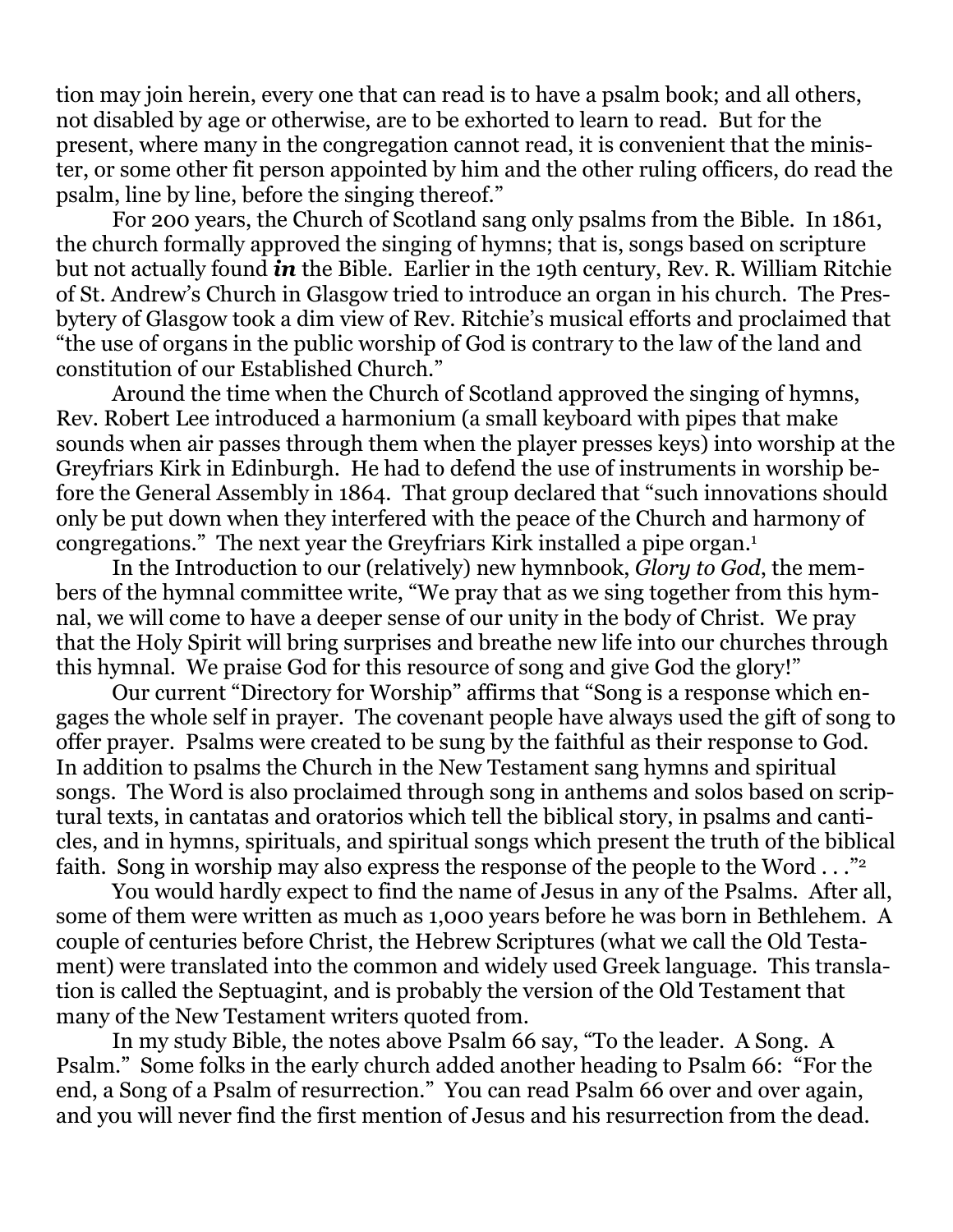However, the psalmist does praise God and say "you have brought us out to a spacious place" or "a place of abundance." (v. 12) The early Christians continued the theme of praising God for his awesome deed in raising Jesus from the dead.

 Psalm 66 calls all the earth, all the peoples to make a joyful noise, to come and see what God has done, to let the sound of his praise be heard. It's reason enough to praise God simply because he is God. But the psalmist gets more specific — "he turned the sea into dry land; they passed through the river on foot; we went through fire and through water." In other words, God's people praise God because of what God has already done for them. And, because they sing God's praises for what God has already done for them, they are reminded to praise God for what God is still doing for them, AND they can trust that God will always be there for them — "Blessed be God, because he has not rejected my prayer or removed his steadfast love from me."

 My voice therapist asked me if I had been singing recently and I said, "All the time — not very well, but all the time!" Aren't we enormously blessed with the music here at the Wallace Presbyterian Church? Karla, Vera, the chancel choir, the handbell choir, the soloists, the guest musicians all help us make a joyful noise to God, to sing the glory of his name, to give to him glorious praise, because of his awesome deeds, because of his great power, because he has kept us among the living, because he has brought us out to a spacious place, because God has listened and not rejected our prayer, because God has not removed his steadfast love from us.

 So let's write our own Easter psalm. You should have a piece of paper in your bulletin this morning.

 Grab a pew Bible (share with your neighbor if you need to) and turn to Psalm 66. Look at the end of v.  $12 -$  "yet you have brought us out to a spacious place."

 The writer of Psalm 66 has named some of God's awesome deeds that give God's people plenty of reason to make a joyful noise and to sing the glory of his name.

 Let's add our own reasons for making a joyful noise to God and singing the glory of his name.

 On your piece of paper, write down an awesome deed of God in the world or in your life.

 I'm going to ask anyone who wants to share to do so. After the person reads God's awesome deed, we will all respond, "O God, how awesome are your deeds!" It'll be kind of like lining out the psalms in the old Scottish kirk!

[Give time for folks to do this and to share some of God's awesome deeds.]

 Here's the most awesome deed of all: "O God, you loved the world so much that you gave your only Son, so that everyone who believes in him may not perish but may have eternal life."

Let all of God's people say, "O God, how awesome are your deeds!"